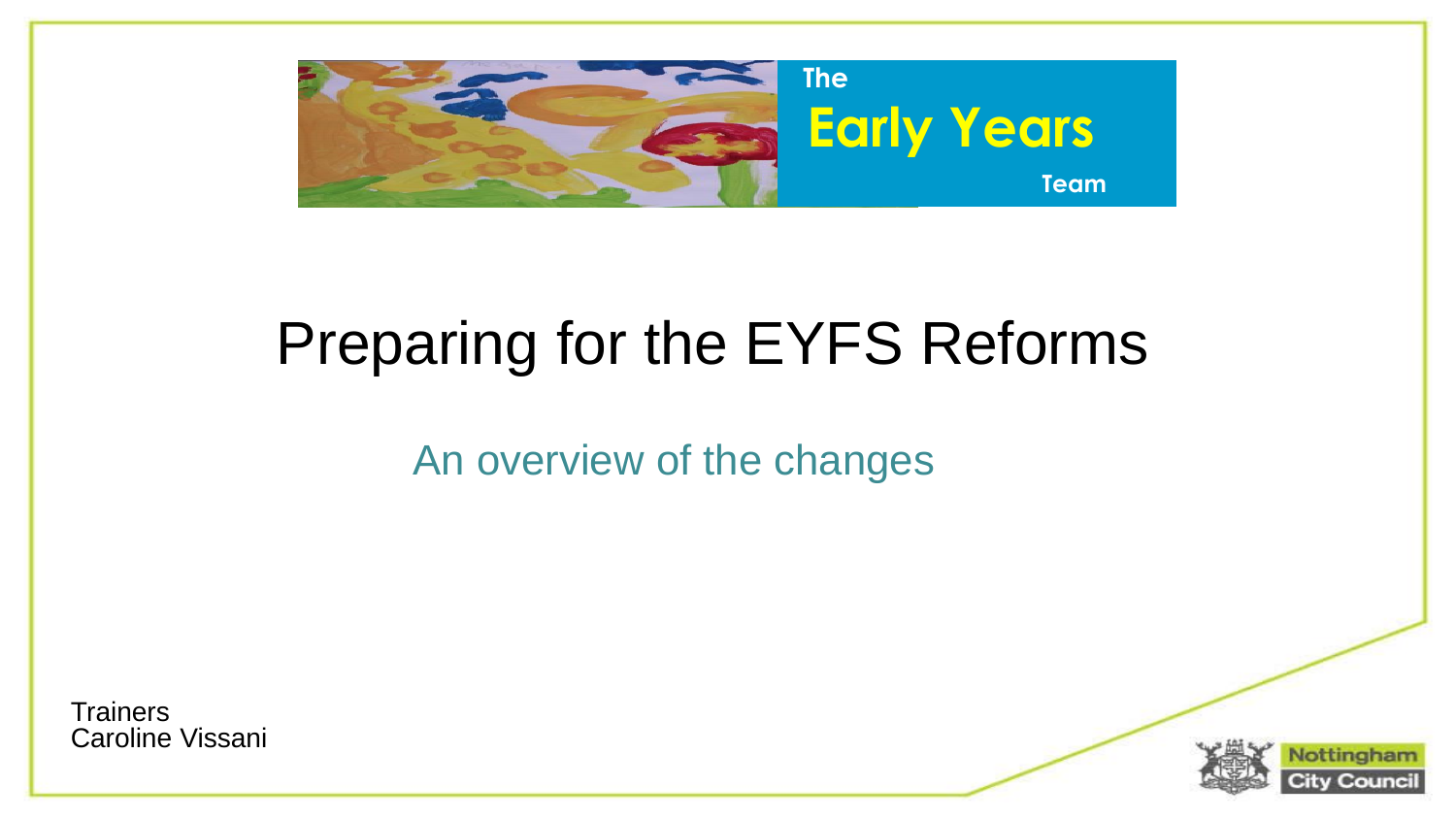#### Overview of Vodcasts

| November | <b>Overview of Development Matters</b><br><b>Communication and Language</b> |  |
|----------|-----------------------------------------------------------------------------|--|
| December | Personal, Social and Emotional Development                                  |  |
| January  | <b>Physical Development</b>                                                 |  |
| February | Literacy                                                                    |  |
| March    | <b>Mathematics</b>                                                          |  |
| April    | Understanding the World                                                     |  |
| May      | <b>Expressive Arts and Design</b>                                           |  |
| June     | <b>Exemplification Materials</b>                                            |  |
| July     | <b>Reflective Practice</b>                                                  |  |

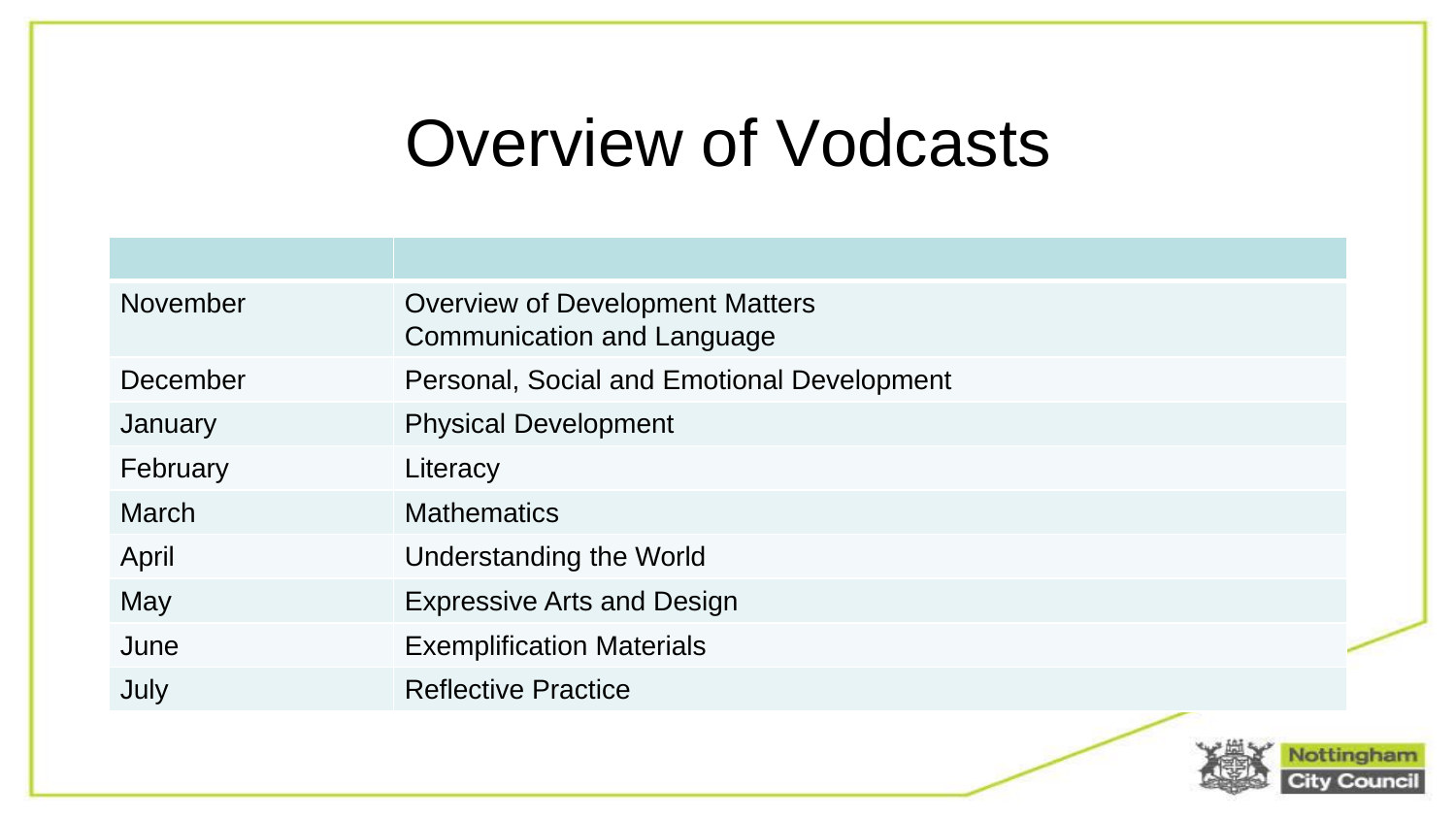# Background to the Reforms

- Revisions to the educational programmes;
- Revisions to the ELGs;
- Changes to the assessment and moderation process for the EYFSP
- A proposed change to the safeguarding and welfare requirements to promote good oral health.

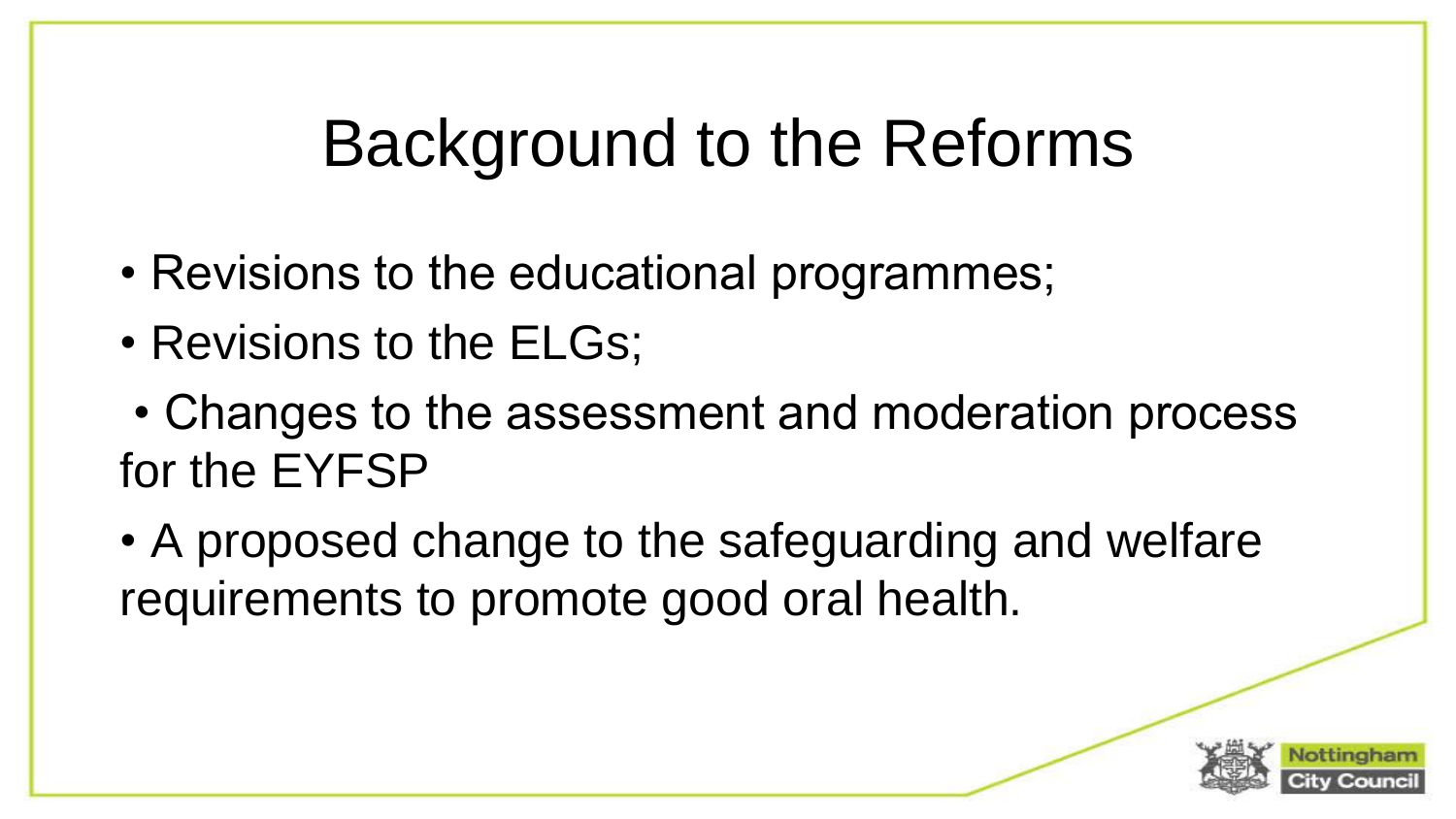# What isn't changing

#### The EYFS still seeks provide:

- Quality and consistency
- A secure foundation
- Partnership working
- Equality of opportunity

#### Overarching Principles

- Unique child
- Positive relationships
- Enabling environments
- Learning and development

#### Seven Areas of Learning

- Communication and language
- Personal, social and emotional development
- Physical development
- **Literacy**
- **Mathematics**
- Understanding the World
- **Expressive arts and design**

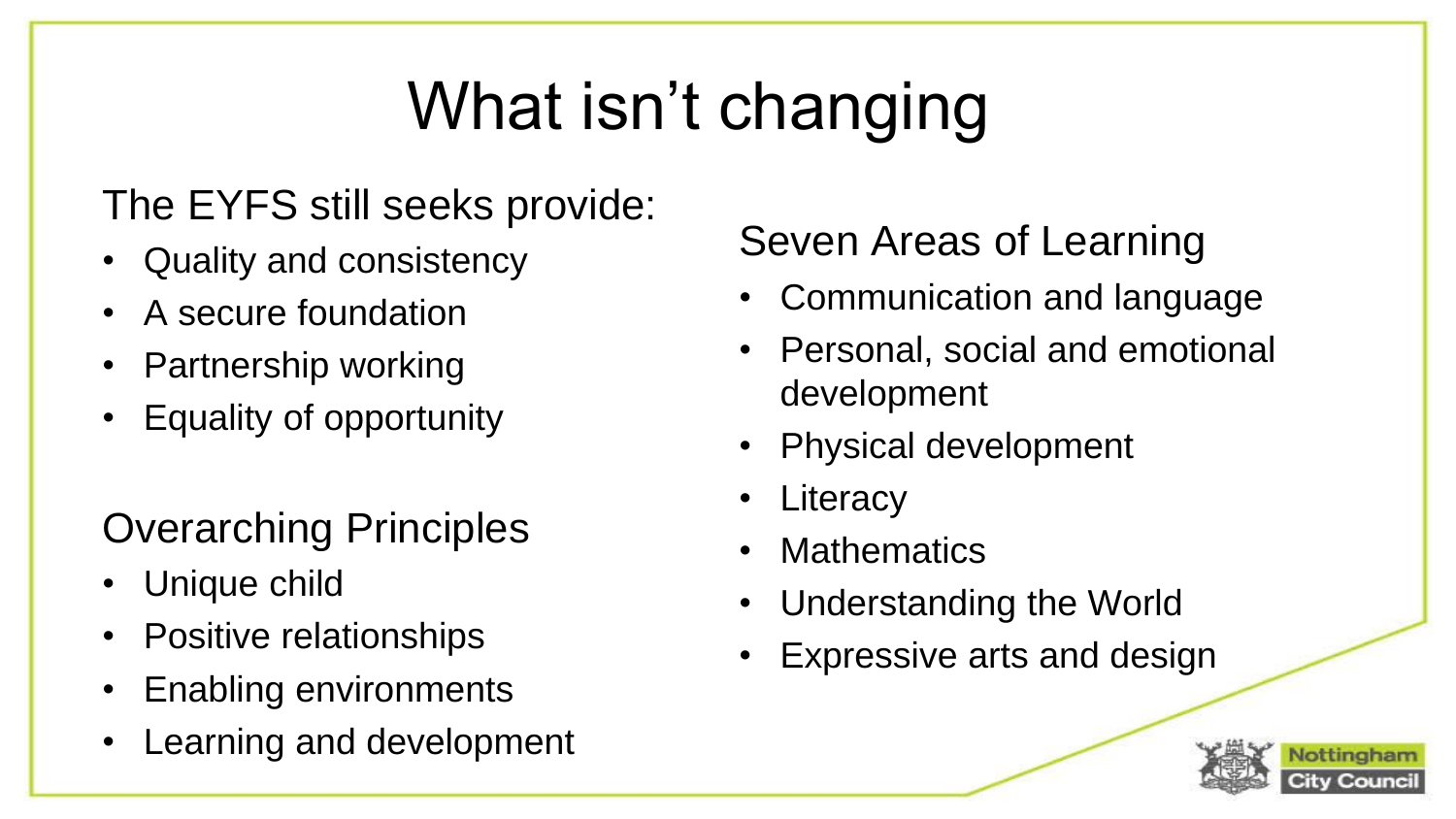# Teaching

• 'Teaching should not be taken to imply a 'top down' or formal way of working. It is a broad term that covers the many different ways in which adults help young children learn. It includes their interactions with children during planned and child-initiated play and activities: communicating and modelling language; showing, explaining, demonstrating, exploring ideas; encouraging, questioning, recalling; providing a narrative for what they are doing; facilitating and setting challenges.

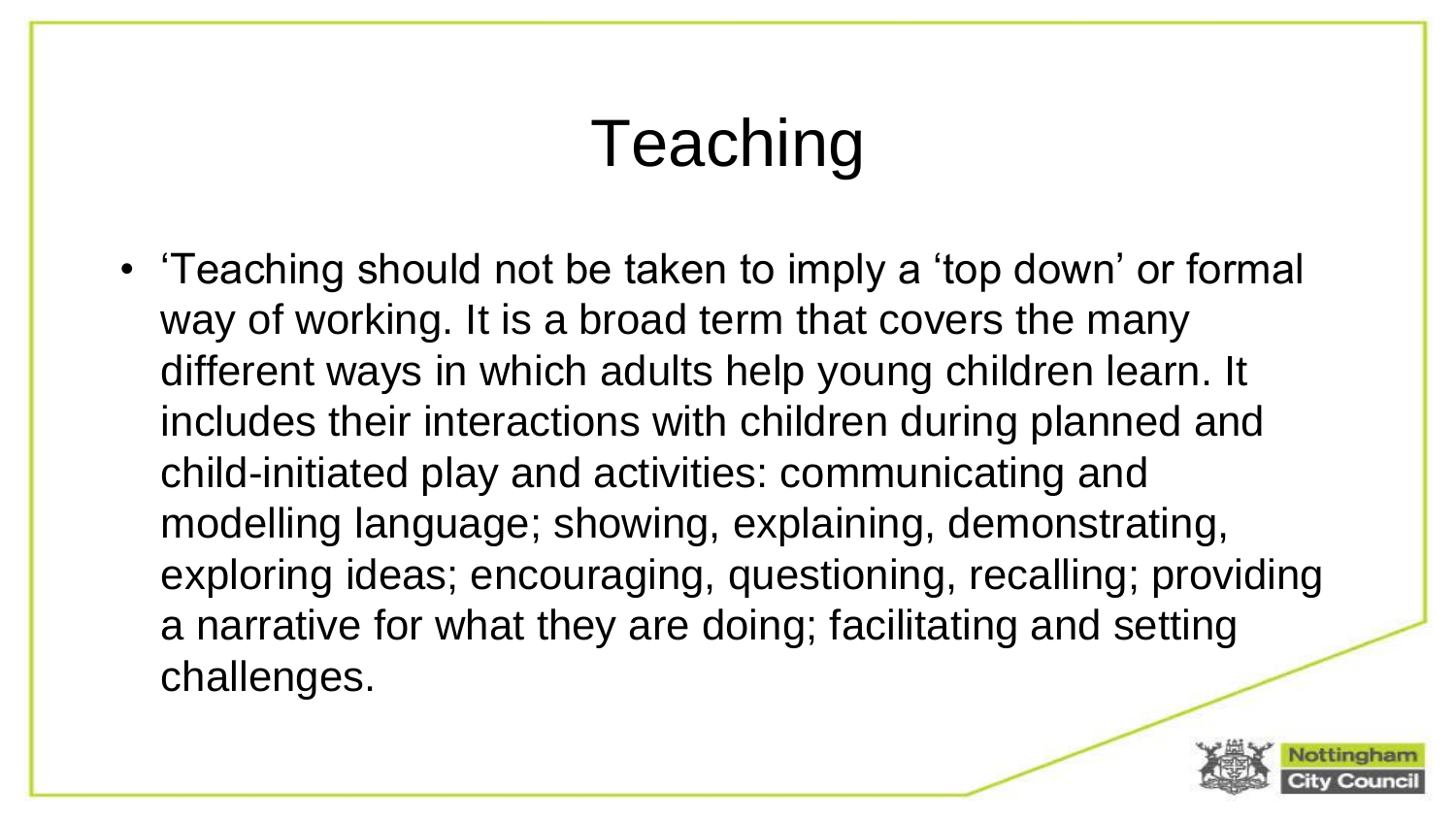#### Timescales

Autumn 2020

• Revised [Development Matters r](https://assets.publishing.service.gov.uk/government/uploads/system/uploads/attachment_data/file/914443/Development_Matters_-_Non-statutory_curriculum_guidance_for_the_early_years_foundation_stage__1_.pdf)eleased

Spring 2021

- Exemplification materials released
- *By Spring 2021 the DfE hope to have online tutorial sessions/webinars to provide all EY Providers with practical advice about how the reforms can be implemented to prepare for the national roll out in September 2021*

• 1<sup>st</sup> September 2021 – New Statutory Framework

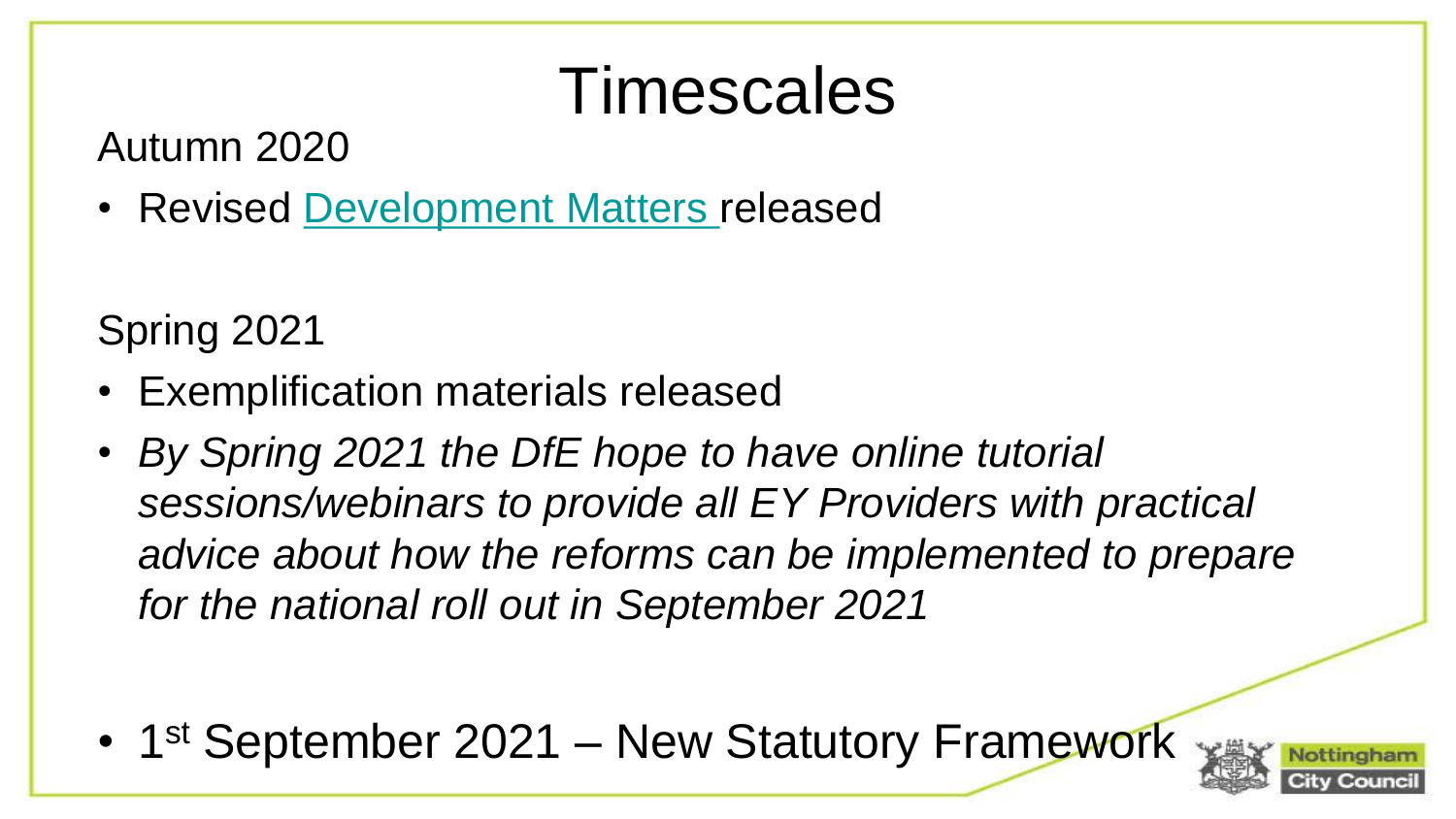# Summary of the Changes

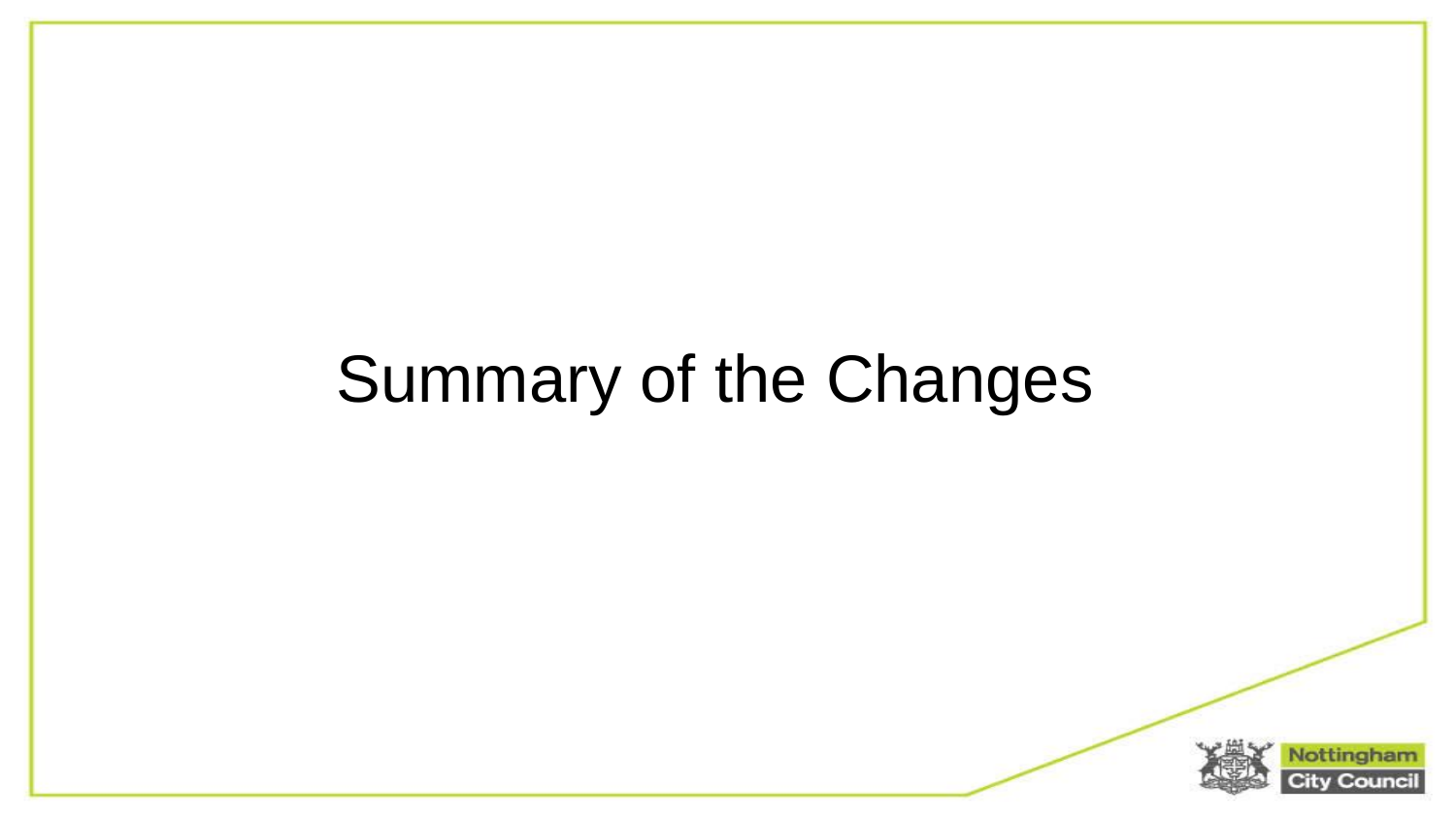## Learning and Development

• Educational Programmes Summaries have changed to give greater clarity in supporting practice across the 0- 5 age ranges.

• Non statutory guidance: Development Matters

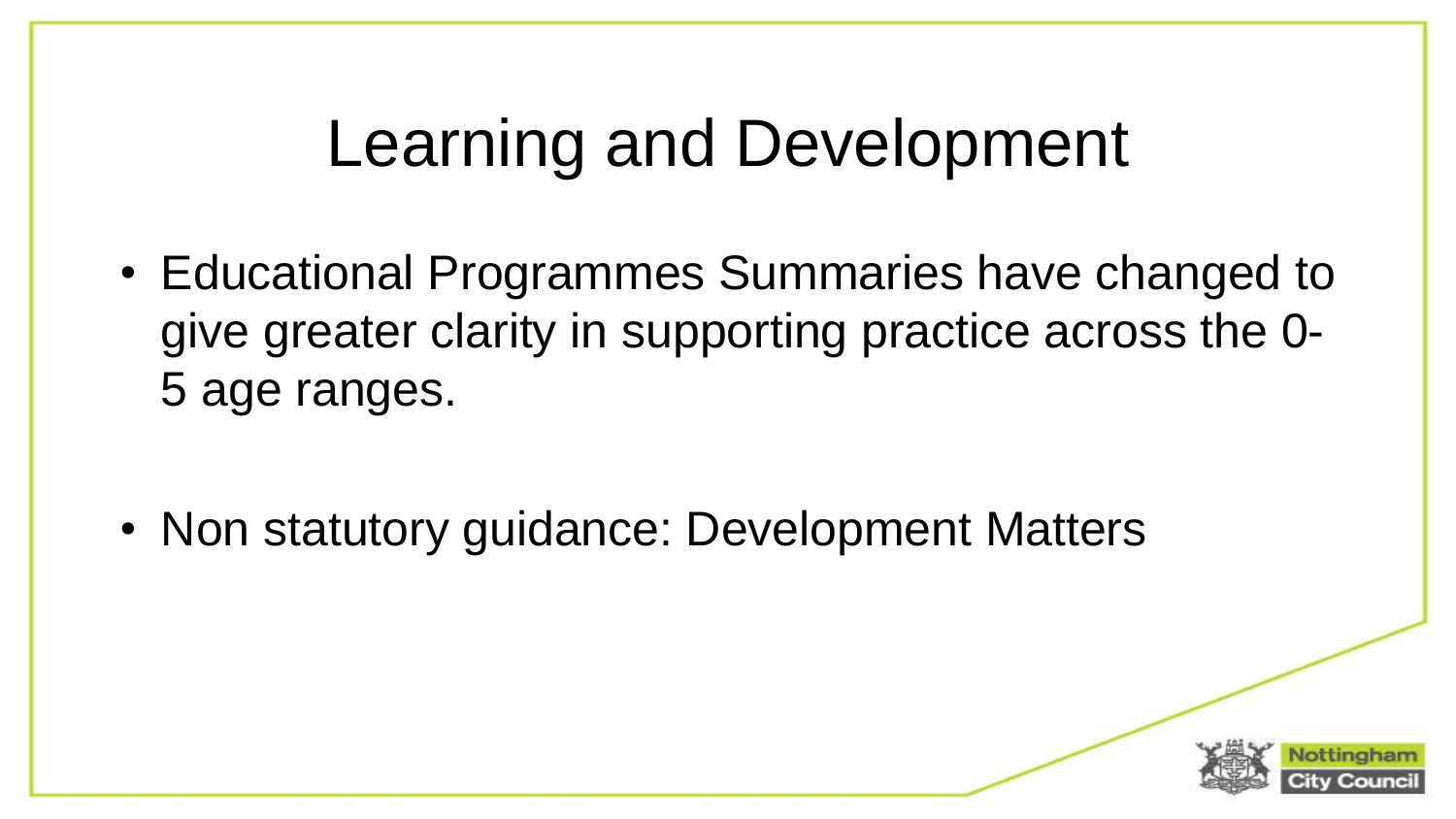#### Current ELGs and Revised ELGs

| <b>Communication and Language</b>      |
|----------------------------------------|
| Listening, Attention and Understanding |
| Speaking                               |
|                                        |
|                                        |
| <b>Physical Development</b>            |
| <b>Gross Motor Skills</b>              |
| <b>Fine Motor Skills</b>               |
|                                        |

| Personal, Social and Emotional Development ∣Personal, Social and Emotional Development |                               |  |
|----------------------------------------------------------------------------------------|-------------------------------|--|
| <b>Managing Feelings and Behaviour</b>                                                 | Self – Regulation             |  |
| <b>Self Confidence and Self Awareness</b>                                              | <b>Managing Self</b>          |  |
| <b>Making Relationships</b>                                                            | <b>Building Relationships</b> |  |

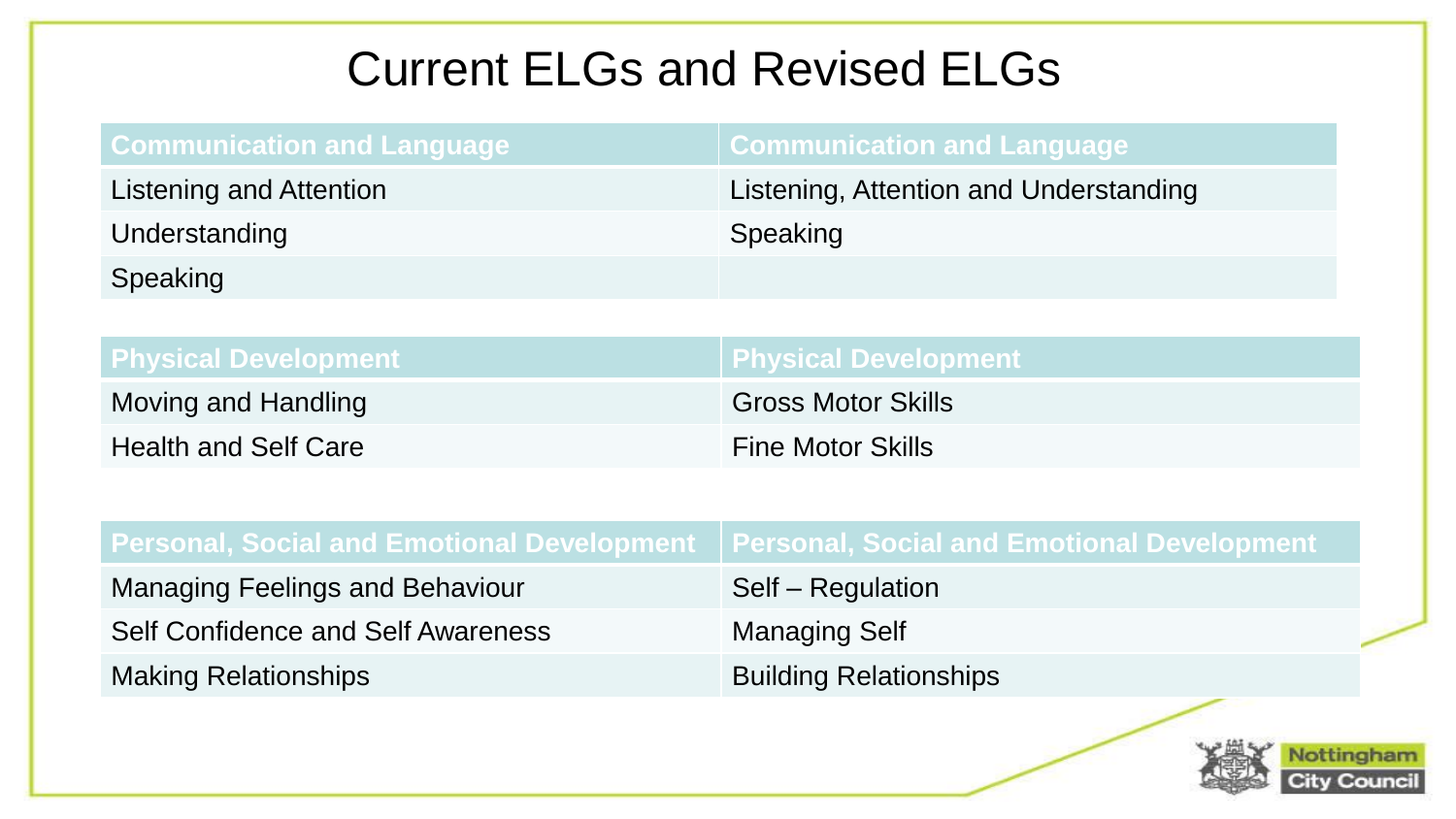#### Current ELGs and Revised ELGs

| Literacy                                       | Literacy                          |
|------------------------------------------------|-----------------------------------|
| Reading                                        | Comprehension                     |
| Writing                                        | <b>Word Reading</b>               |
|                                                | Writing                           |
| <b>Mathematics</b>                             | <b>Mathematics</b>                |
| <b>Number</b>                                  | <b>Number</b>                     |
| Shape, Space and Measures                      | <b>Numerical Patterns</b>         |
| <b>Understanding the World</b>                 | <b>Understanding the World</b>    |
| <b>Technology</b>                              | <b>Past and Present</b>           |
| <b>People and Communities</b>                  | People, Culture and Communities   |
| The World                                      | <b>The Natural World</b>          |
| <b>Expressive Arts and Design</b>              | <b>Expressive Arts and Design</b> |
| <b>Exploring and Using Media and Materials</b> | <b>Creating with Materials</b>    |
| Being Imaginative                              | Performing                        |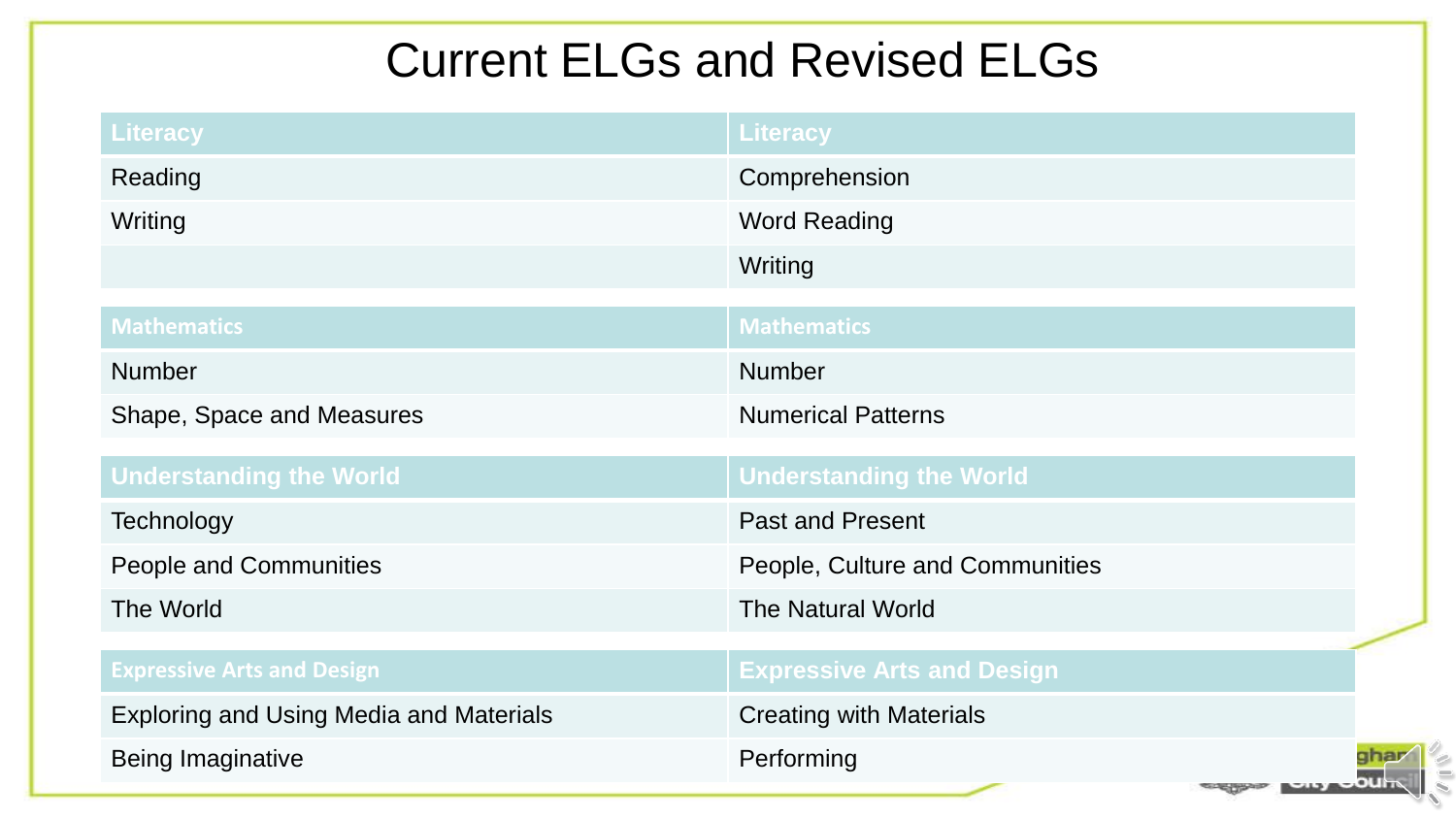### Safeguarding and Welfare

• The main change:

The promotion of good oral health in the early years will be added.

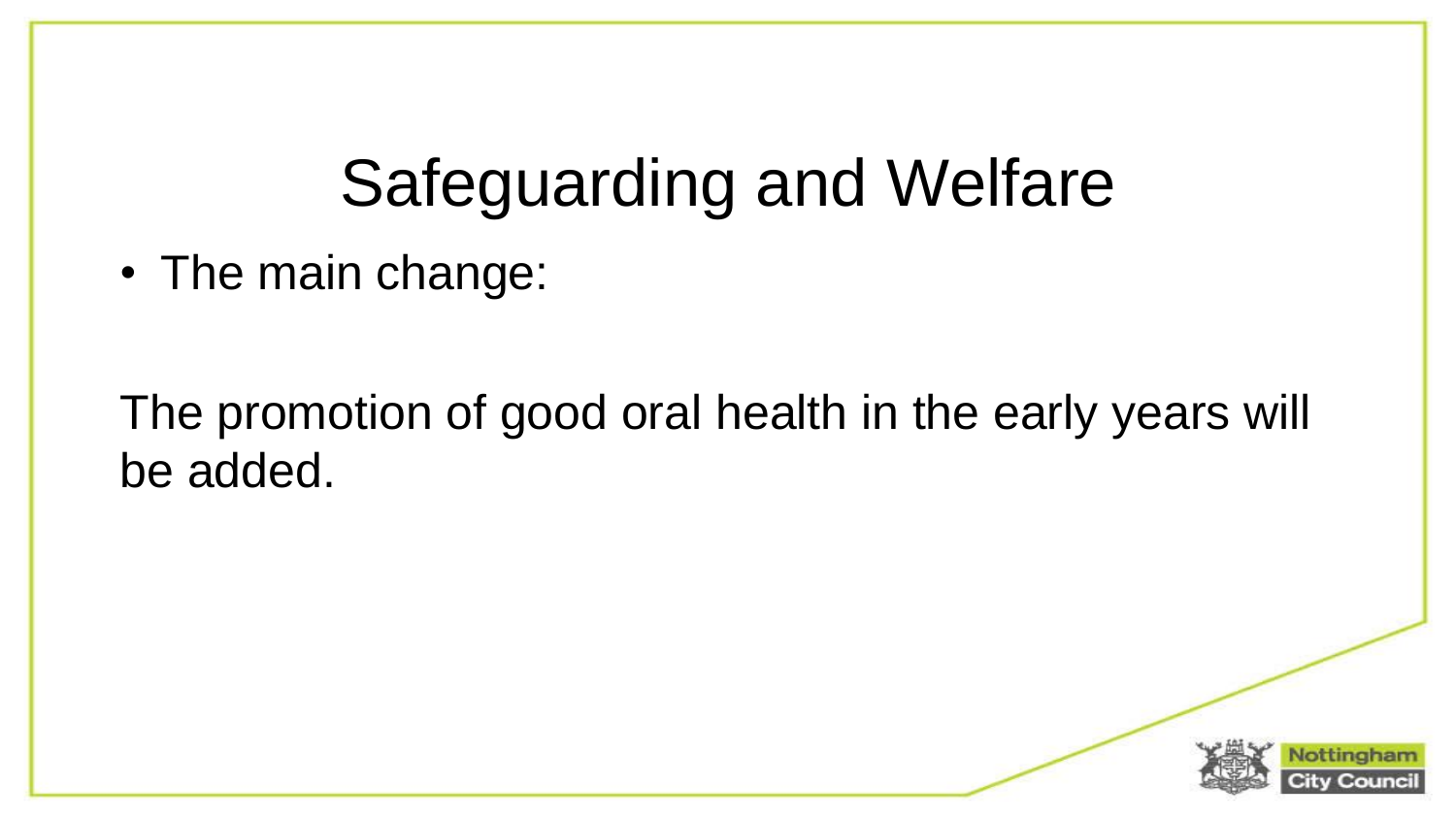### Revised Development Matters

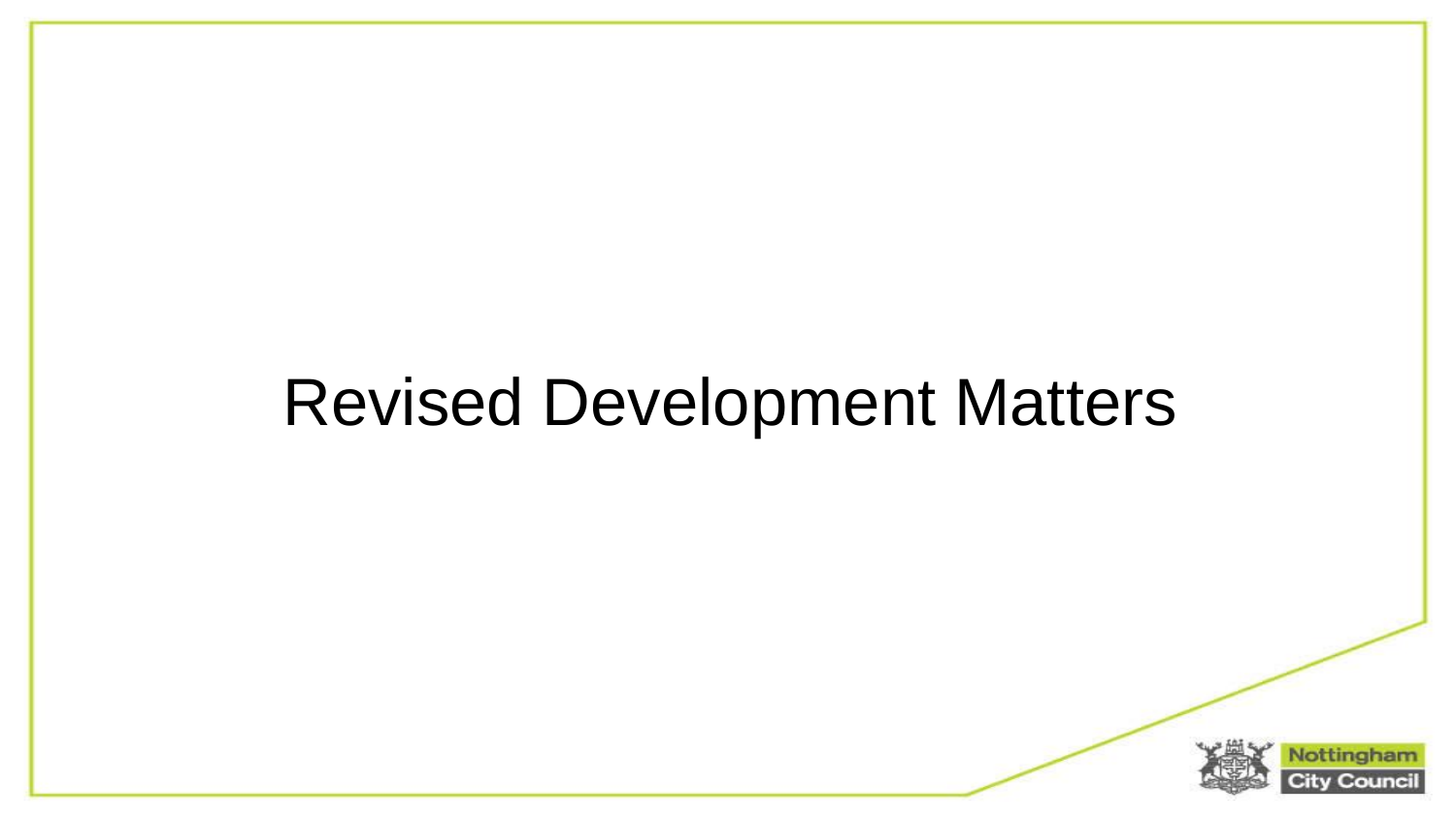# Development Matters

• Remains a non statutory document

• To help practitioners asses each child's development

• It is not a tick list and supports practitioners to use their professional development

• The observation 'checkpoints' can help practitioners to notice whether a child is at risk of falling behind.

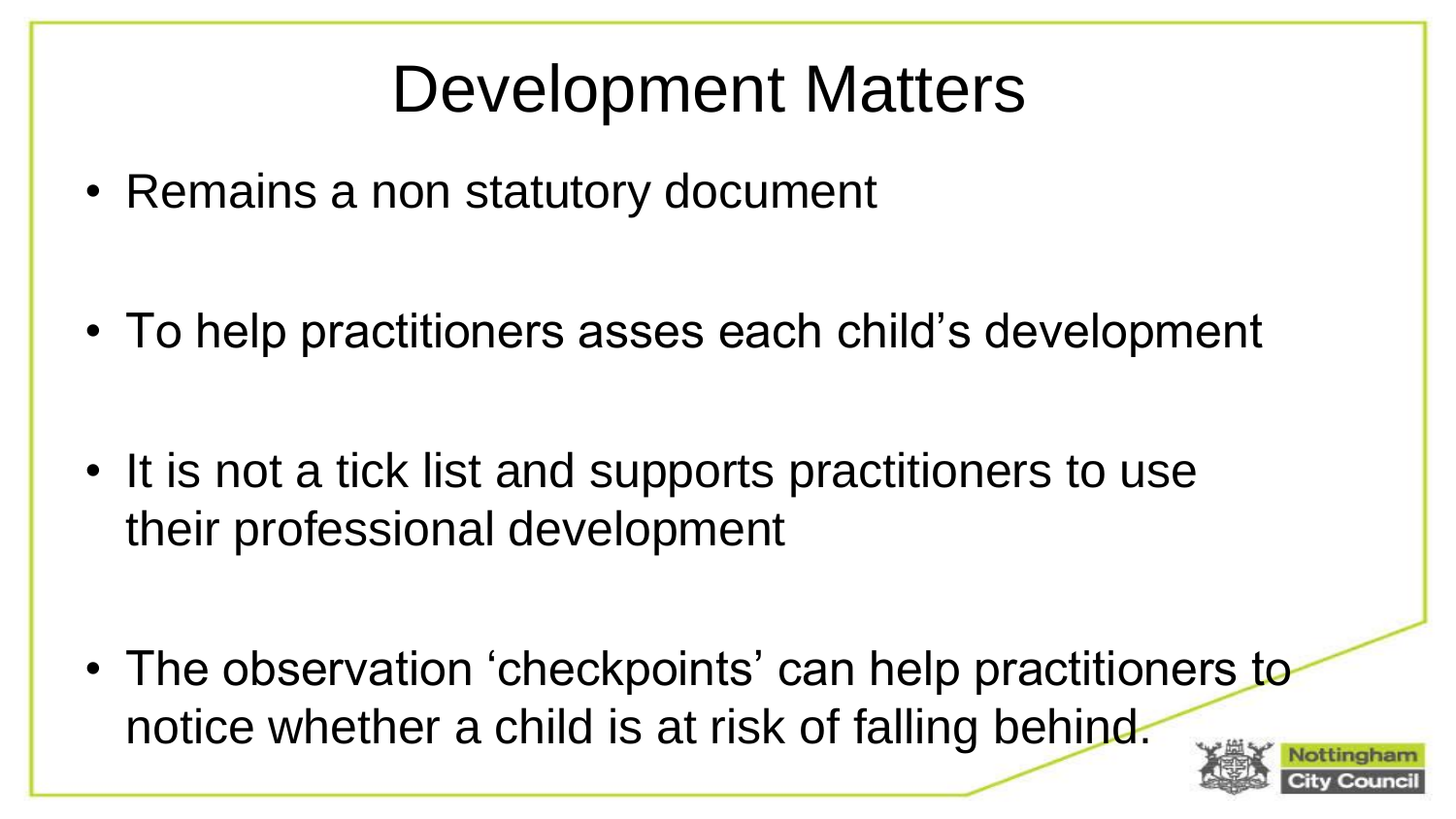### Next Steps

• Read through the revised development matters

- Talk with your team:
	- about what excites you about the changes
	- about any worries that you have about the changes

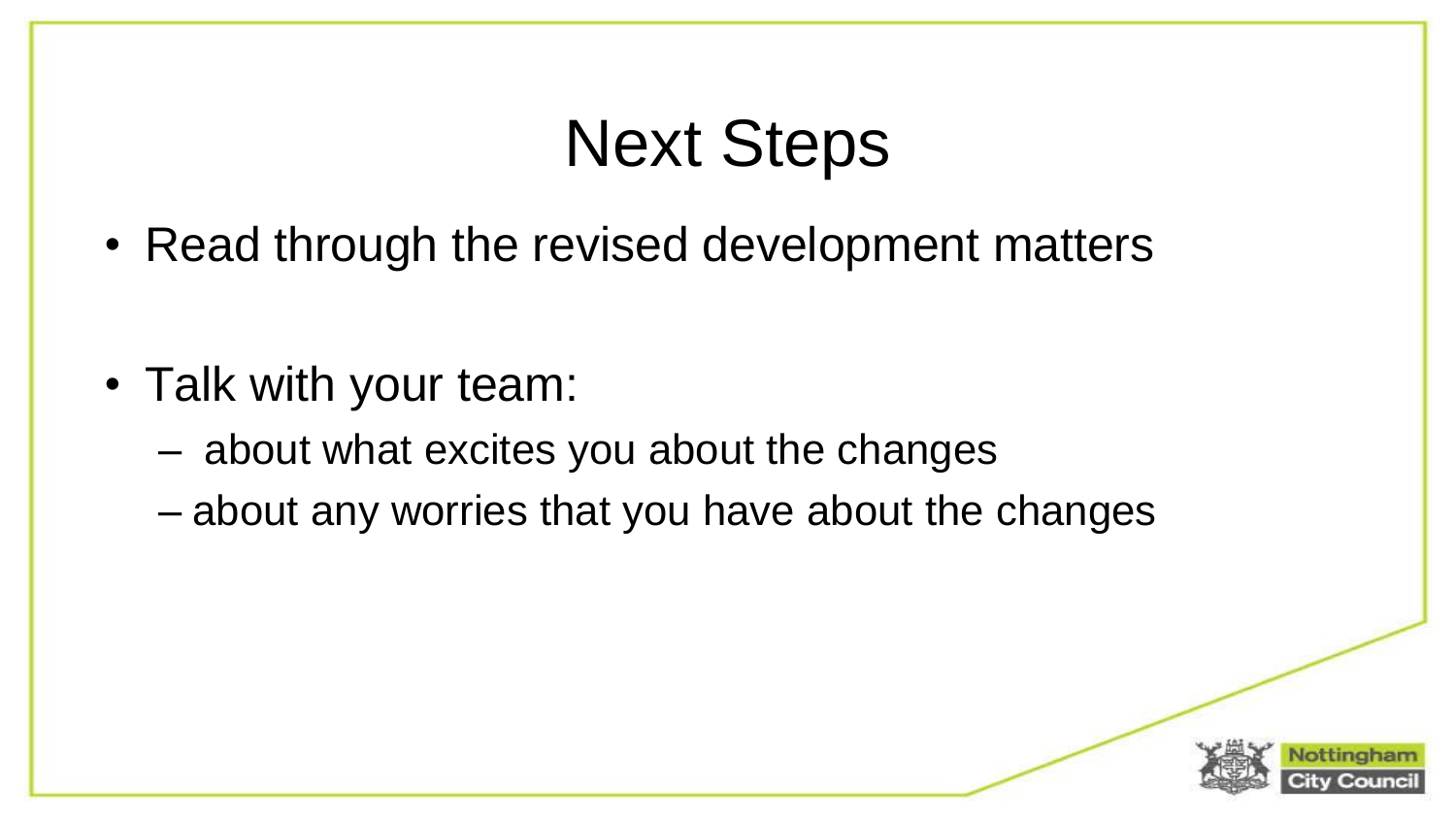# Helpful Links for Further Information

- [Early Adopter Facebook group](https://development-matters.us17.list-manage.com/track/click?u=9e192018473862d36547f8358&id=92d56bd28e&e=8386aef8a8)
- [Foundation Years Website](https://development-matters.us17.list-manage.com/track/click?u=9e192018473862d36547f8358&id=003c00b5de&e=8386aef8a8)
- [Foundation Stage Forum](https://development-matters.us17.list-manage.com/track/click?u=9e192018473862d36547f8358&id=1b25483708&e=8386aef8a8)
- **[Famly](https://development-matters.us17.list-manage.com/track/click?u=9e192018473862d36547f8358&id=4fe3580b9c&e=8386aef8a8)**
- [PACEY: EY](https://development-matters.us17.list-manage.com/track/click?u=9e192018473862d36547f8358&id=bf77f290fc&e=8386aef8a8) [Smart](https://development-matters.us17.list-manage.com/track/click?u=9e192018473862d36547f8358&id=01ede7b2da&e=8386aef8a8)
- [ICAN: supporting children's communication with the](https://development-matters.us17.list-manage.com/track/click?u=9e192018473862d36547f8358&id=4df3ac476f&e=8386aef8a8)  revised Development Matters
- Blog: Assessment beyond levels in the early years improving learning for all children